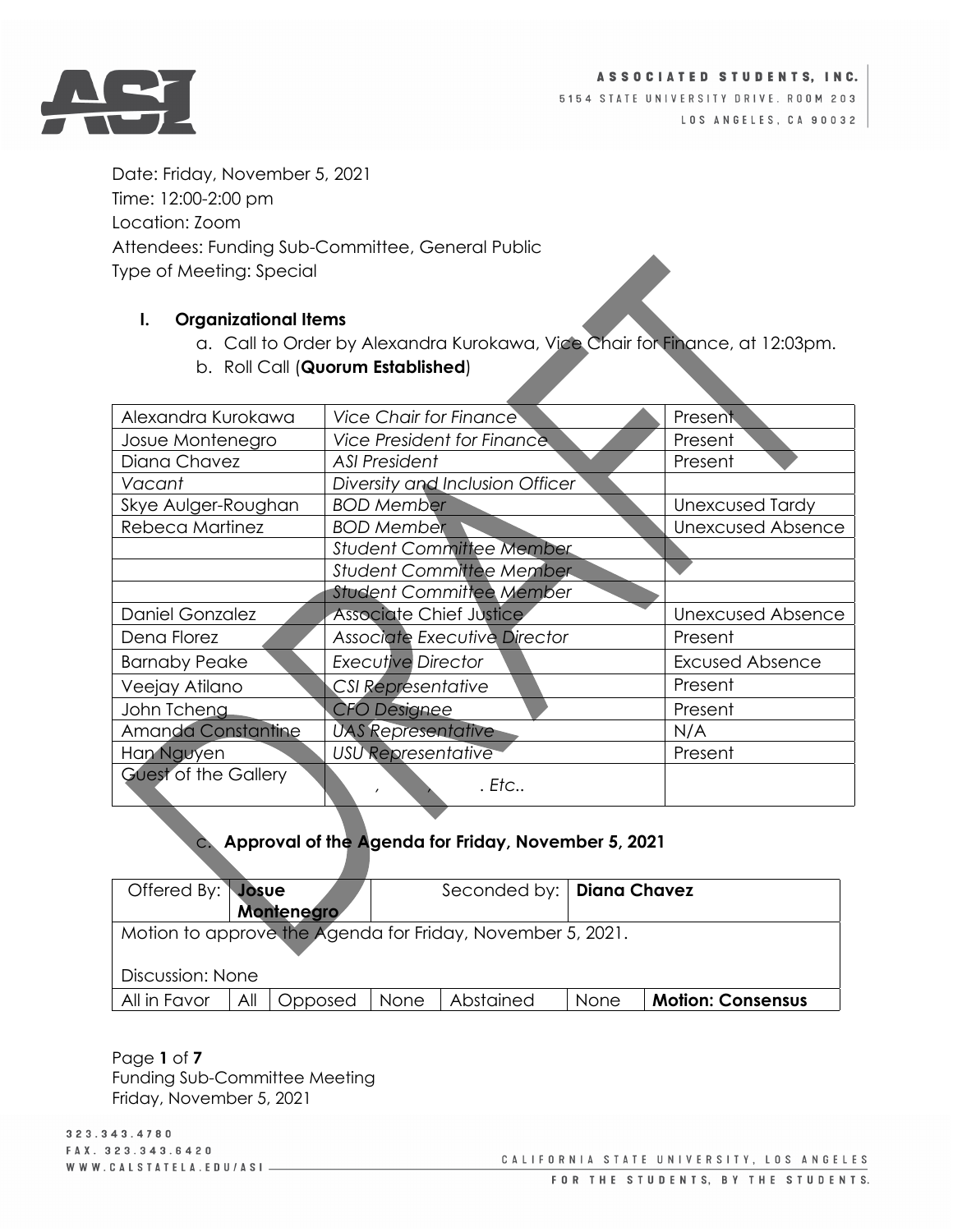

#### d. **Approval of the Minutes for Friday, October 22, 2021**

| Offered By:                                                | Josue |            |      | Seconded by:   Skye Aulger-Roughan |      |                          |
|------------------------------------------------------------|-------|------------|------|------------------------------------|------|--------------------------|
|                                                            |       | Montenegro |      |                                    |      |                          |
| Motion to approve the Minutes for Friday, October 22, 2021 |       |            |      |                                    |      |                          |
| Discussion:<br>None                                        |       |            |      |                                    |      |                          |
| All in Favor                                               | All   | Opposed    | None | Abstained                          | None | <b>Motion: Consensus</b> |

**II. Public Comment** – Public Comment is intended as a time for any member of the public to address the committee on any issues affecting ASI and/or Cal State LA a. Any public comments - None

#### **III. Action Items**

a. **American Society of Mechanical Engineers** – ASME Workshop: Build Day 1 – 11/12/2021 – **\$199.14**

Club/organization and event information by a representative.

- 1. Giovanni Castellanos presented American Society of Mechanical Engineers' Funding Request Packet
	- a. Giovanni is the Treasurer of the American Society of Mechanical Engineers (ASME). The objective of this event is to get students from CSULA to come together and help build a robot for robotics. More about that specific objective is to teach other students about robotics and their differing components pertaining to the correlation of the electrical team, mechanical team, and computer science team. This is important because it enhances the skills of many members within ECSD (Note: I believe ECSD stand for Engineering Complex System Design) and other students who are interested in robotics in general to communicate, collaborate, and work on their technical skills with each other. Some of the parts that they (ASME) are requesting is a laser scanner, and 2 power suppliers.

Committee Questions/Discussion:

Page **2** of **7** Funding Sub-Committee Meeting Friday, November 5, 2021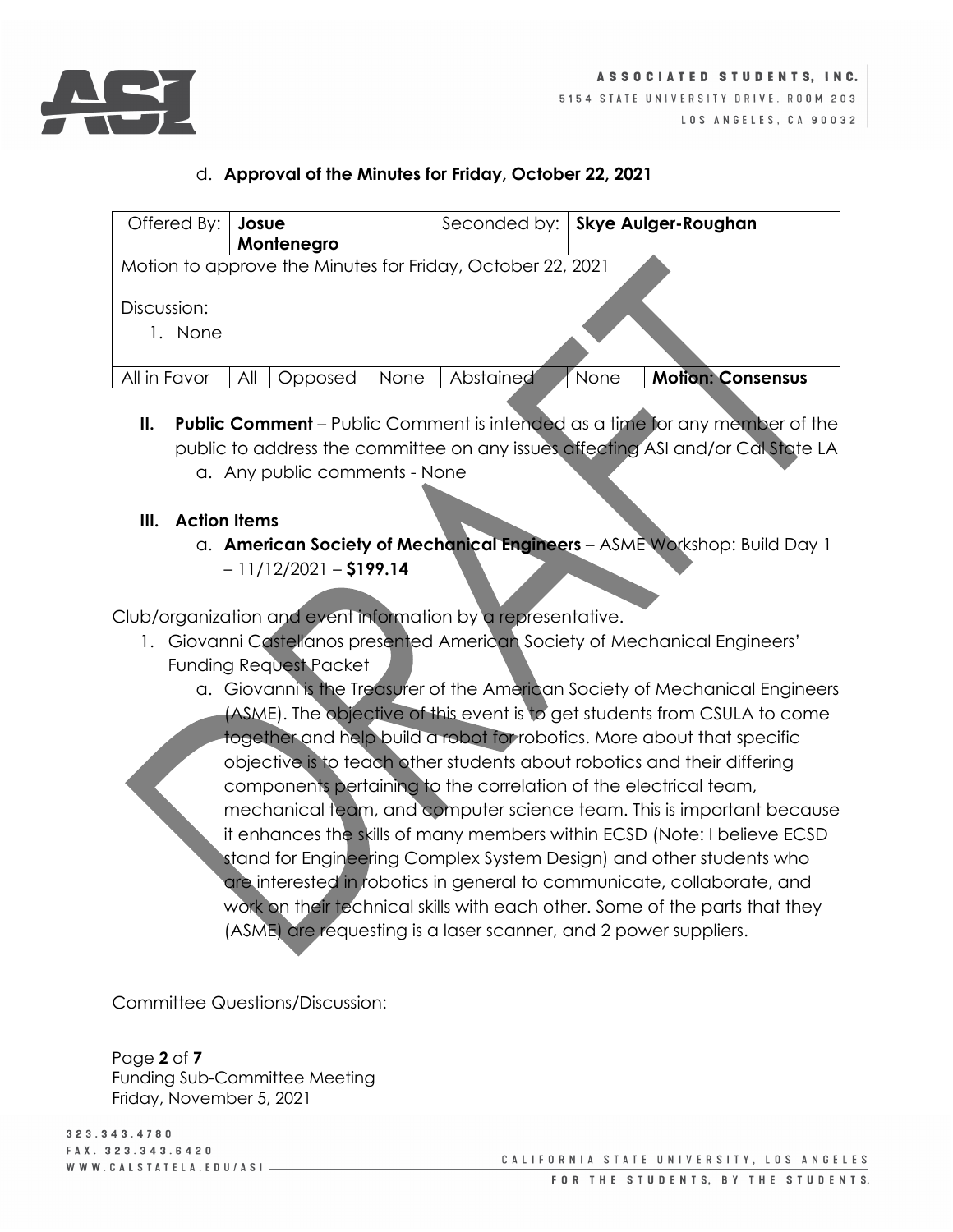

- 1. Josue Montenegro wanted to inquire about the clubs' request and confirm that it is for the three (3) items mentioned in the description of the event.
	- a. Giovanni confirmed this is correct and further broke down that 2 of the items are power sources that connect to the sensor and are on the robot. They help in teaching others about the electrical side of the computer or robot. The other equipment is a laser scanner that is autonomous and helps the robot move on its own. It scans for items around it and tells the robot what direction to go in.
- 2. Veejay Atilano inquired if this workshop is open to all Cal State LA (CSULA) students. As he noticed on the registration form it states that only student organization members can attend. Also, for future reference when submitting their event registration form to clarify that it will be open to all CSULA students. Also, to mention in the description that it is a workshop so that way they have all the needed info to approve this.
	- a. Giovanni confirms that this event is open to all students at CSULA to come and learn about robotics. Also, that he will clarify that standards in the description of events; that it is open to all CSULA students and it is a workshop.
- 3. Diana Chavez inquired with Veejay about classrooms being used for events and if there needs to be a listed safety protocol on the club/organization's event flyer pertaining to COVID.
	- a. Veejay states, no there does not need to be a listed protocol as part of the marketing or on the flyer. But everyone needs to abide by standard indoor protocols current for the moment such as wearing masks.
- 4. Dena Florez is inquiring if this event is a demonstration of the robot to individuals inside that classroom or what it would look like and if Giovanni could clarify.
	- a. Giovanni is stating they are pretty sure ASME reserved a classroom for this event already. They plan to first give a demonstration of what they plan to build (putting the components together). Then after that everyone (expected full participation) at the event will participate and build their robots as well.
- 5. Dena also wants to ask if the scanner is part of the finished product.
	- a. Giovanni states that it is a part of the final product and it detects things around it and is not away from it but a component part of it.
- 6. Veejay has a follow up statement. He states that since they are having an inperson event, that they need to use the Checkpoint app for all attendees for

Page **3** of **7**

Funding Sub-Committee Meeting Friday, November 5, 2021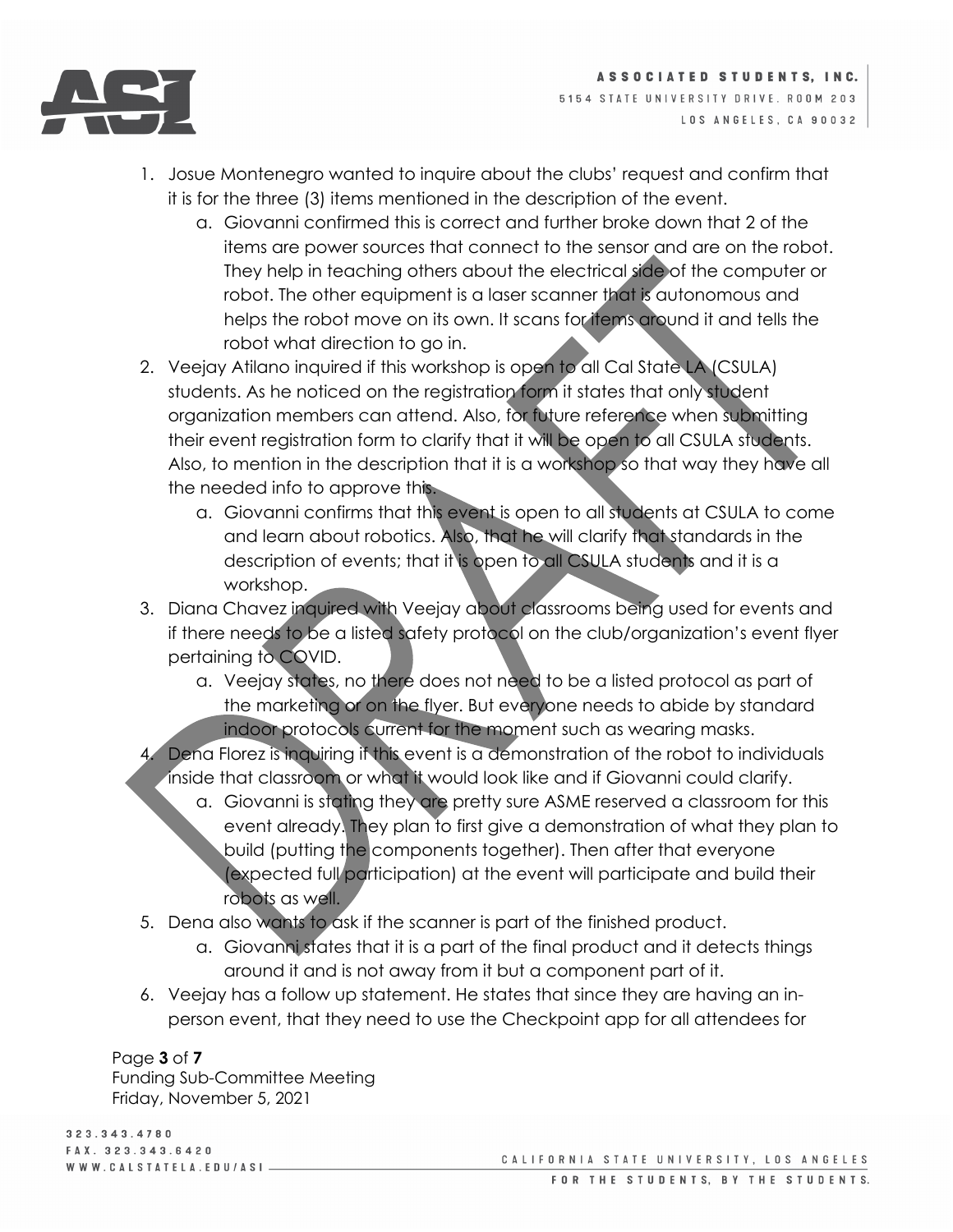

contact tracing. Veejay states that if they are having issues with that, they can upload …collect your…(couldn't transcribe due to rapid speech) and you can upload it up to 24 hours after the event ended. CSI are reviewing for no-check ins for student events, and any event that has no check-ins will be notified and then that will affect your… (couldn't transcribe due to rapid speech).

- 7. John Tcheng inquiring with Veejay, for these activities should there be a Zoom component for those who cannot make it in person?
	- a. Veejay states the individual club makes that decision if they want to have it in person, online, or hybrid.
- 8. Dena also has a follow up question to Diana's question. As we come back on campus and have in-person events. She is stating there are physical lists to trace attendees and is suggesting that this is implemented for this event? Should the list be submitted since we are trying to be cautious with Covid protocols.
	- a. Veejay states this is why they have the Check-in app and the use of Presence and use that to pull up data from their check-ins. Or the student can submit a list of who was there. But feels that Dena and he can discuss this separately. And this is taken care of already with the app unless they are not taking attendance and checking in.
- 9. Dena is curious if ASME should go ahead and submit this list of attendees as a requirement for fund disbursal for the overall packet.
	- a. Amanda Maldonado states that ASME should submit this for disbursal just to be safe. CIN's and student names are required.
- 10. Han to Giovanni: How do you plan on using the ASI money to buy your equipment, are you having members pay out of pocket first? Or where are you depositing the ASI check for the parts? (Once process has been approved and check has been cut)
	- a. Giovanni states that the President is ordering the parts online and he is paying for the items out-of-pocket. Therefore, the President will receive the check to reimburse himself for the previously purchased parts.
- 11. Han (who handles club banking in the Student Union) is asking because she noticed that this year so far, the club hasn't submitted an account application to update authorized officers yet. She is wondering if they are planning on depositing it with them (The Student Union) and if they are submitting a reimbursement request with them? Or if they have a different method for how the org is operating ? Just wants to know where the check is going after it is cut.
	- a. Giovanni unsure and wants to ask previous Treasurer on how they do that.

Page **4** of **7** Funding Sub-Committee Meeting Friday, November 5, 2021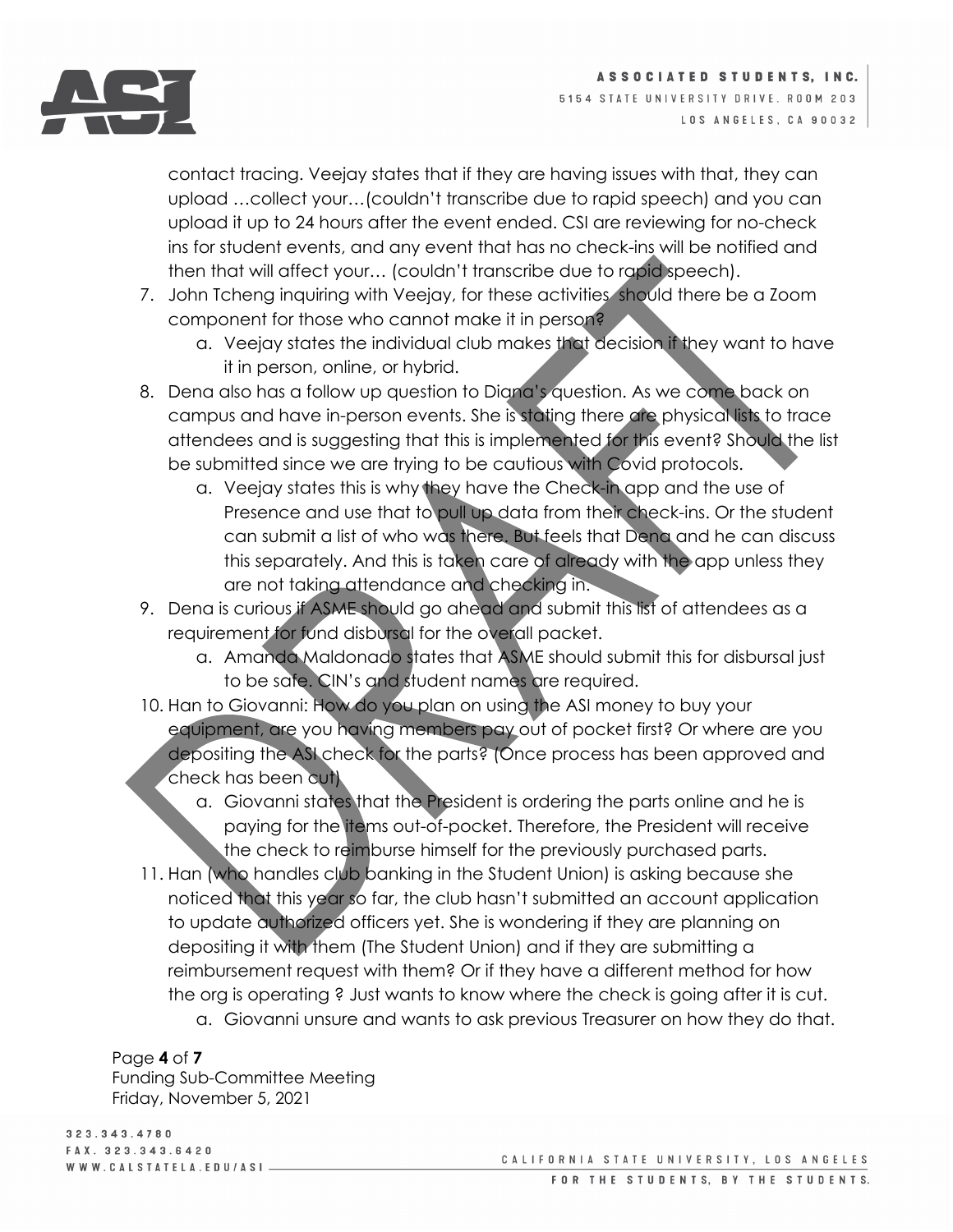

- 12. Dena to Giovanni, because their club is not exempt (meaning, they have to have their account with the CSULA union) and once your check is cut it is taken upstairs and ASI deposits it on ASME's behalf.
	- a. Giovanni states they will update their account and will let everyone know about this.
- 13. Dena is curious if this needs to be addressed as some sort of stipulation on the agreement letter?
	- a. Han states they (ASME or any club in general) just simply needs to update their officer once a year or once their officer changes but overall, no to the stipulation.

| Offered By:                                                                       | Josue          |             |           | Seconded by: Diana Chavez |                   |  |
|-----------------------------------------------------------------------------------|----------------|-------------|-----------|---------------------------|-------------------|--|
|                                                                                   | Montenegro     |             |           |                           |                   |  |
| Motion to approve \$199.14 for the American Society of Mechanical Engineers' ASME |                |             |           |                           |                   |  |
| Workshop: Build Day 1 on 11/12/2021.                                              |                |             |           |                           |                   |  |
| Discussion:<br>1. None                                                            |                |             |           |                           |                   |  |
| All in Favor                                                                      | All<br>Opposed | <b>None</b> | Abstained | None                      | Motion: Consensus |  |
|                                                                                   |                |             |           |                           |                   |  |

b. **American Society of Mechanical Engineers** – ASME Workshop: Build Day 1 – 11/12/2021 – **\$199.14**

### **IV. Reports**

- a. ASI Vice Chair for Finance: **Alexandra Kurokawa – Met with Amanda Maldonado this week to sit down and get more of a personal view of what everyone was viewing as far as the club aspect of filling out and viewing forms. Examples such as the RPP's and when check disbursal occurs. Amanda sat down with me showed me the documents and what they looked like and took me through the steps to help me get on a more sound track and move forward.**
- b. ASI Vice President for Finance: **Josue Montenegro – Continue to have his one-on-ones on Friday and to do the financial literacy workshop and to make sure that it is coordinated the right way to maximize attendance.**

### **V. Adjournment**

Page **5** of **7** Funding Sub-Committee Meeting Friday, November 5, 2021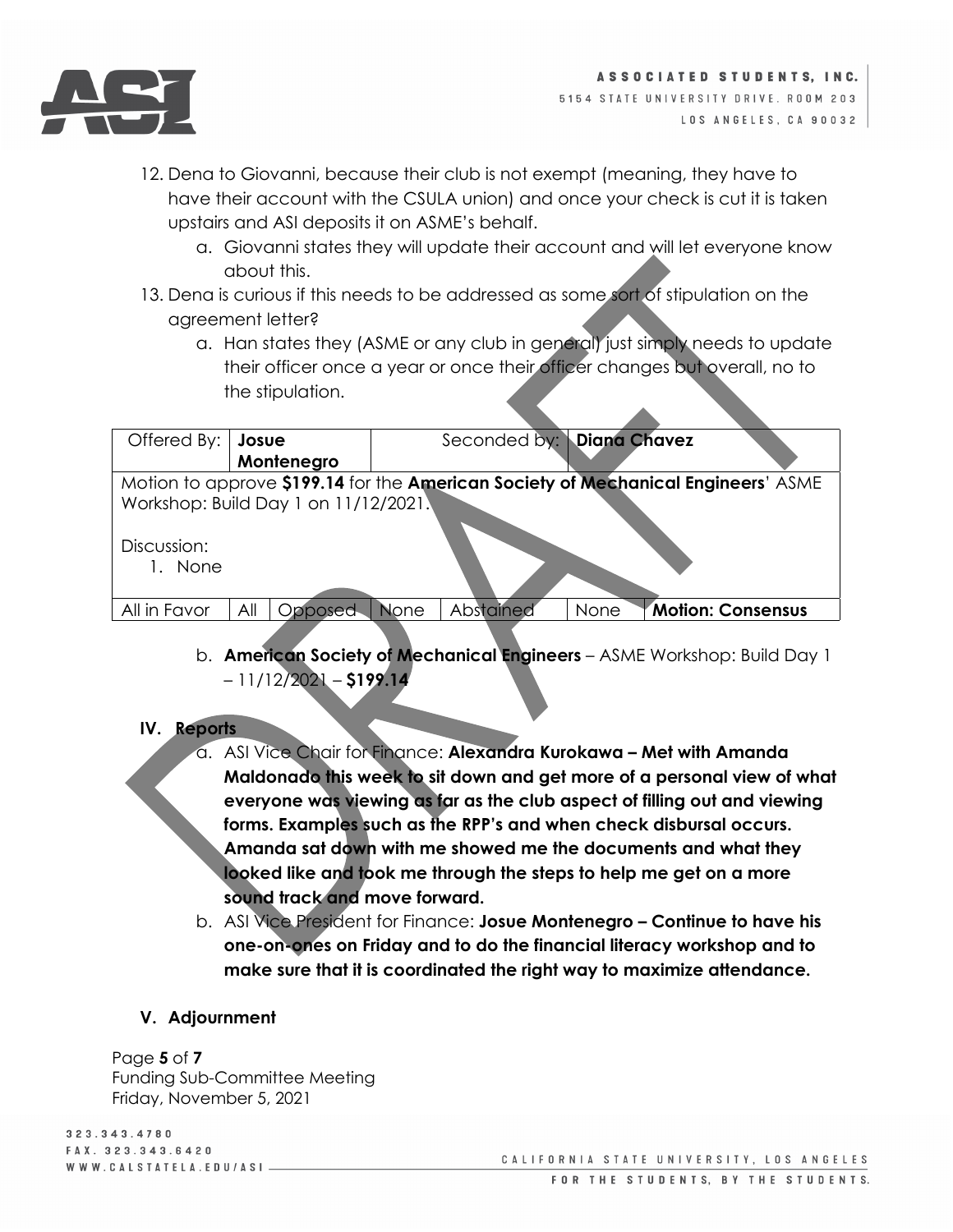

|                                            | Offered By:   Josue Montenegro |                   | Seconded by:   Diana Chavez             |  |  |  |
|--------------------------------------------|--------------------------------|-------------------|-----------------------------------------|--|--|--|
| Motion to adjourn the meeting at 12:27 pm. |                                |                   |                                         |  |  |  |
| Discussion:<br>1. None                     |                                |                   |                                         |  |  |  |
| All in Favor                               | $\mathsf{All}$<br>Opposed      | Abstained<br>None | <b>None</b><br><b>Motion: Consensus</b> |  |  |  |
|                                            |                                |                   |                                         |  |  |  |

Page **6** of **7** Funding Sub-Committee Meeting Friday, November 5, 2021

3 2 3 . 3 4 3 . 4 7 8 0 FAX. 323.343.6420 WWW.CALSTATELA.EDU/ASI-